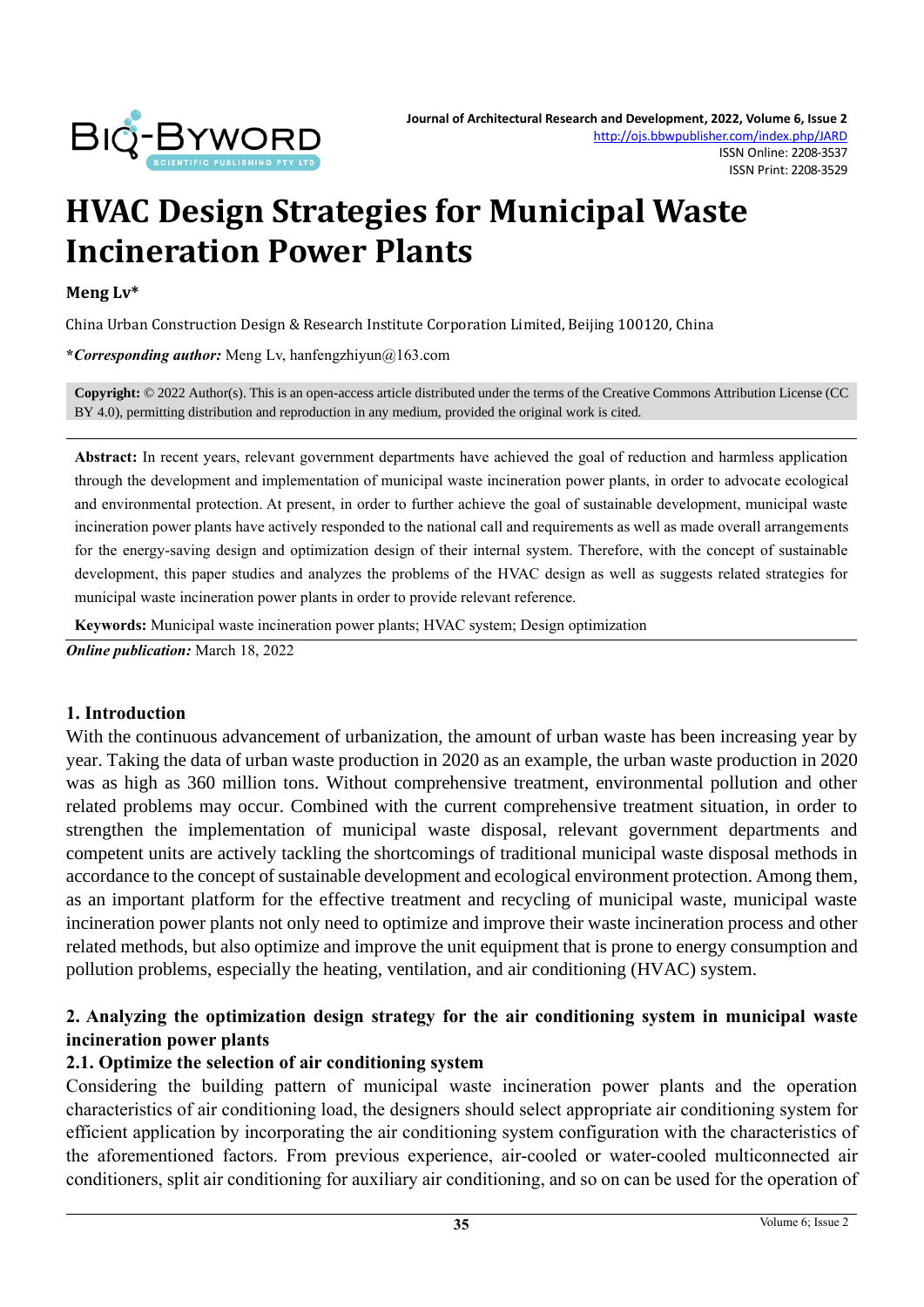the air-conditioning system in municipal waste incineration power plants. At the same time, unitary airconditioner equipment can also be used for safety application [1].

It should be noted that for those municipal waste incineration power plants with steam or hot water waste heat, on the premise of ensuring that the technical and economic conditions meet the requirements, the designers should prioritize the combination of lithium bromide absorption chiller and hot water heat exchanger to further enhance the operation level of the air conditioning system. This combination can create an air conditioning circulating water system with good performance, which has high feasibility value.

#### **2.2. Optimization of design matters**

The purpose of the air conditioning system is mainly to ensure the reliable operation of various instruments, meters, and control elements as well as meet the comfort of indoor staffs. The air conditioning system will meet the air parameter requirements in the rooms, including temperature and humidity, so as to realize the safe, reliable, and normal operation of waste incineration power plants.

The cold (hot) water or cooling water pipeline of the air conditioner realizes the cold air or hot air regulation process through the air conditioning equipment. In this process, it is prohibited to directly connect to the electrical automatic control room. At the same time, in order to prevent condensate water from dripping, key facilities such as air conditioning equipment and air supply pipe need to be placed appropriately based on the requirements of the scientific layout. They are generally not placed directly above the electrical control equipment. For electrical houses, designers should appropriately configure and apply the air conditioning system according to the outdoor temperature to achieve a cooling effect or use the ventilation system to achieve the same effect. With regard to the setting of the residual pressure and air volume value of the fresh air equipment of air conditioning, it is suggested that designers should reasonably set it according to the pressure difference between air-conditioned room and the outdoor surroundings <sup>[2]</sup>.

In addition, the environment of the slag crane control room and garbage crane control room is relatively poor. In order to improve production efficiency and reduce cost investment, fresh air can be provided by using silent forced draft fan. Different from other blower equipment, the silent blower has relatively obvious features of low noise and low power consumption. Most importantly, the silent blower has the function of adjusting high and low wind volumes, which is convenient for operation. However, the silent blower is easily affected by outdoor environmental factors during operation. For example, when the outdoor temperature is too low or the humidity is too high, a large amount of fog will be generated at the indoor air supply outlet. In response to this, designers should make reasonable improvements to the structure of the silent blower based on the climatic conditions of the location. For example, it can be equipped with an electric heating function to reduce the fog at the air outlet.

## **3. Analyzing the optimization design strategy for the heating system in municipal waste incineration power plants**

In order to effectively improve the operation efficiency of the heating system in municipal waste incineration power plants, the designers need to actively optimize and improve the operation mode and process content of the heating system based on the operation requirements of the heating system of municipal waste incineration power plants. Taking a garbage power plant as an example, the power plant mainly uses the hot water heating system to realize efficient operation. Among them, the supply water temperature and return water temperature of the heating mediums are set to 85℃ and 60℃, respectively. In order to achieve good heating effect, a certain number of radiators should be set up to enhance the onsite heating effect. It should be noted that after setting a sufficient number of radiators, a heating system is not required. In this way, not only the power consumption of the heater is reduced, but also the dust accumulation of the heater.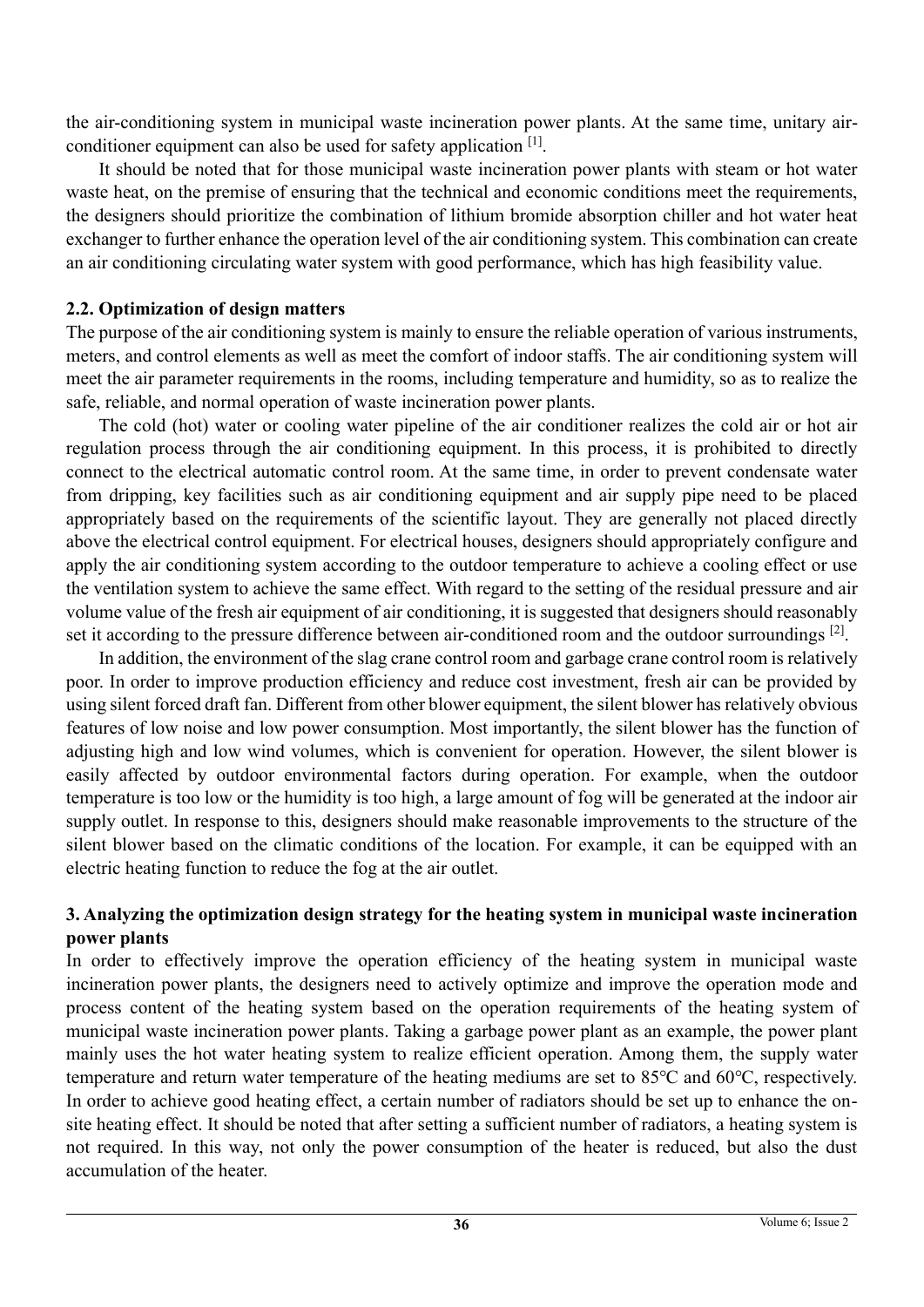It should be noted that waste power plants are not suitable for steam heating systems. The main reason is that the radiator inside the system and the outer surface of the pipeline accumulate dust easily, which is not conducive to the efficient operation of the heating system. In addition, the steam system starts up relatively slowly and the operation stability is low. Therefore, it is not suitable. In addition, for workshops with relatively large air circulation, designers can use water pipe facilities for thermal insulation treatment. In the process of heat preservation, good heat preservation effect can be achieved by setting electric heat tracing and anti-freezing. For the boiler room and flue gas purification room with heat source, it is suggested that the heat load should be calculated according to a scientific and reasonable calculation principle. In the calculation process, it is not necessary to consider the heat dissipation of the equipment and pipeline  $[3]$ . However, it is necessary to consider factors such as building envelopes to ensure the internal temperature of the plant when production and furnace stops as well as the production safety when production and furnace stops during winter.

At the same time, hot air curtains can be placed at the main entrance and exit of unloading halls and main control buildings, so as to prevent the invasion of cold air and ensure that the odor from indoors does not spread to the outside.

# **4. Analyzing the optimization design strategy for the ventilation and smoke extraction system in municipal waste incineration power plants**

# **4.1. Deodorization and ventilation design of garbage pool**

With the implementation of ecological and environmental protection policies as well as sustainable development strategies, municipal waste incineration power plants need to adhere to the spirit of the Central Committee of the Communist Party of China and the State Council's deployment and decision-making as well as constantly fight the battle of pollution prevention and control. However, it is difficult for municipal waste incineration power plants to avoid the odor caused by waste fermentation during operation. In order to effectively reduce the odor, the anti-odor design content should be emphasized, especially the anti-odor design content of waste ponds.

In the specific optimization design process, anti-odor design measures can be taken from two aspects: exhaust and air inlet. On one hand, in terms of exhaust design, the primary air required for the combustion of the incinerator is set above the garbage bin. When the incinerator is in operation, the primary air fan sends the air polluted by waste substances in the waste bin into the incinerator, where methane, hydrogen sulfide, methyl sulfide, and other odorous substances are burned and decomposed in the incinerator, so as to achieve the purpose of deodorization. At the same time, the primary air fan extracts a large amount of air in the garbage bin, so as to maintain a negative pressure state and ensure that the air in the garbage bin does not escape outward through the gap, thus guaranteeing the air quality in the area where the waste incineration power plant is located. On the other hand, in terms air inlet design, designers should not only pay attention to enclosure leakage, but also on the source of external gas between garbage pools. From previous experience, odor problems usually occur at the air inlet of discharge doors between garbage pools, garbage leachate channels, leachate treatment plants, etc. [4]. In order to reduce the air inlet and odor between garbage pools, there are several measures that can be taken.

Through the two principles of odor control and the analysis of the causes of odor leakage from operating waste incineration power plants, several measures should be taken for the deodorization of waste incineration power plants.

(1) After the installation of pipes, air ducts, cables, and cable trays, they should be sealed tightly. The construction quality should be strictly controlled during on-site construction, and flexible sealing measures should be adopted as much as possible to avoid leakage gaps due to thermal expansion during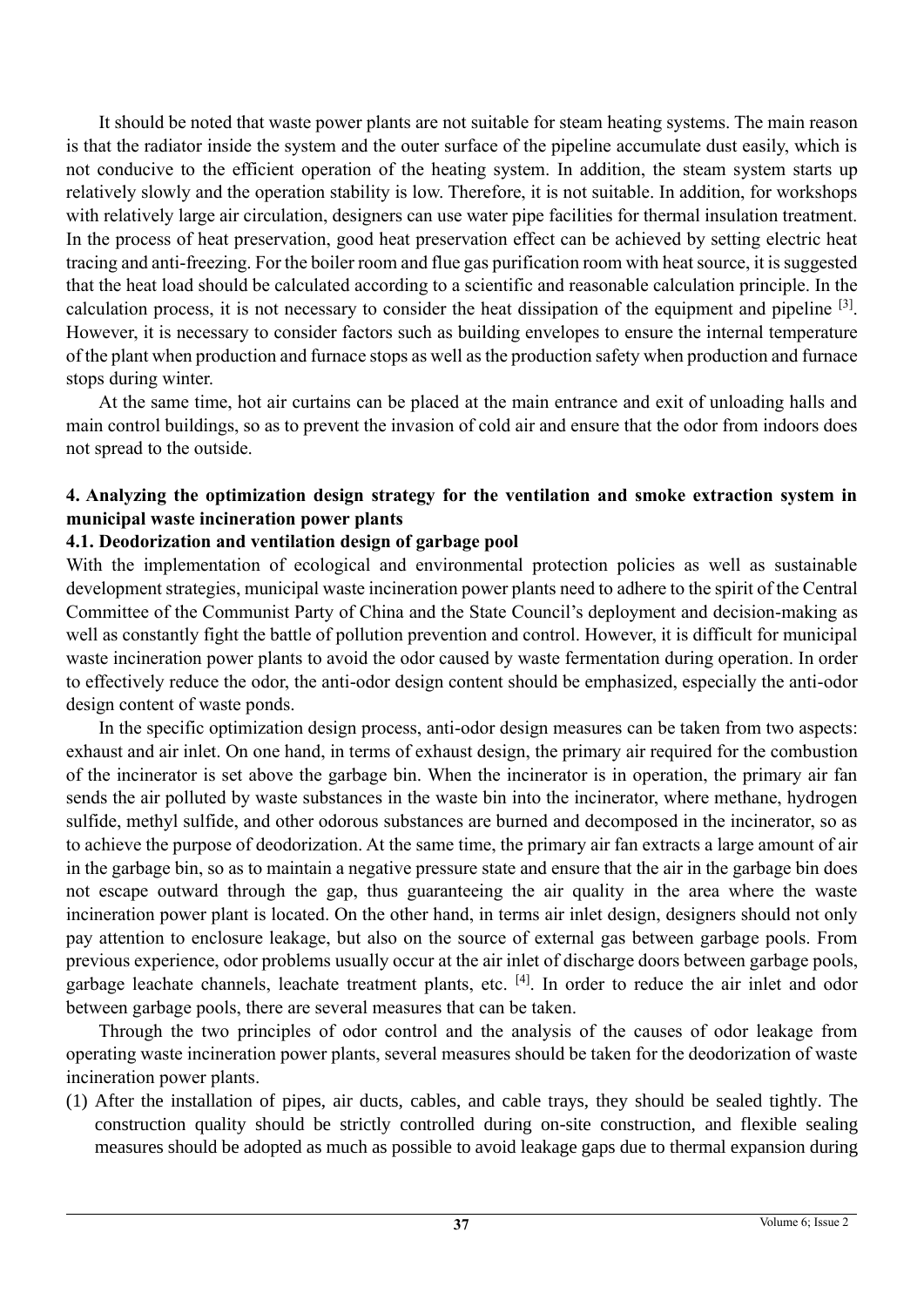later operations. In addition, records should be made for operation inspection in consideration of the air ducts, pipes, cables, etc. passing through the wall of the garbage pool.

- (2) If the door in and out of the garbage pool is not tight, the lock hole and door crack will cause an overflow. An airtight chamber with two closed doors should be set up. Since the odor is highly corrosive, the sealing device of the door should have reliable anti-corrosive performance.
- (3) The wall between the garbage pool and the incineration workshop should reach the roof to completely separate the two workshops. The upper wall of the garbage pool should be made of dense block, and the gap between the garbage pool grid and the garbage pool should be about 300~450 mm. Upon the completion of the garbage pool, flexible materials with good corrosion resistance should be used for sealing to ensure that the joint between the wall and the roof does not leak and that the garbage pool is in a completely closed space.
- (4) The elevator shaft should be kept away from the garbage pool, and outdoor fresh air should be directed into the elevator shaft to maintain air circulation as well as prevent air retention in the elevator shaft.
- (5) The garbage crane control room facing the garbage pool has a special colloidal sealing glass, which should be sealed inside and outside. The ventilation system directs fresh air into the garbage crane control room to create a positive pressure, thus further preventing the garbage pool odor from entering the garbage crane control room.
- (6) The visiting channel and garbage pool should be completely separated from each other in the building. The unloading hall should be sealed with special colloidal sealing glass inside and outside. Outdoor fresh air should be directed into the visiting passage to ensure the long-term maintenance of micro positive pressure.
- (7) The central control room is a place for visitors to visit. The central control room and the operation floor should be arranged on the same floor height. Visitors can visit the central control room by using the elevator. After the central control room, they can stop by the unloading hall and garbage pool through a completely closed visiting channel as well as the garbage dumping site by the garbage truck through the installed glass window. Turning back, they will pass by the incineration workshop, flue gas purification room, and steam turbine operation floor through the visiting channel (with glass windows). The access channel should be completely sealed. The treated fresh air should be directed into the visiting channel to meet the fresh air demand and maintain a positive pressure of about 10~15 Pa in the channel, so as to prevent the odor from leaking through the gap.
- (8) Based on the process needs, the odor between the leachate channels is directed to the garbage pool for unified treatment. However, in view of the positive pressure state of the odor in the air duct behind the air outlet of the fan, if the air duct is not made properly, a leakage may assume and thus seriously affect the air quality. Therefore, the fan should be placed close to the exhaust outlet, and the check valve should be placed at the fan outlet.
- (9) For the air duct passing through the floor or wall between the garbage pool and leachate ditch, a steel plate or angle steel should be embedded around the reserved hole and connected with the air duct through the expansion joints (bellows).
- (10)Before decoration, it is necessary to strictly check the parts prone to odor leakage and confirm that the through wall casing and reserved holes have been sealed tightly at all visiting channels of the incineration plant. All kinds of through wall casings and reserved holes should be recorded in detail. If there is odor leakage in the future, it will be convenient for inspection.

Other than that, designers should focus on the strict setting of ventilation times between channels; they should strictly control the negative pressure effect at locations prone to leakage, such as the unloading door and loading ramp. With regard to the optimization of the primary and secondary fans of the boiler, air suction treatment should be carried out from the garbage pool. The designers should configure and apply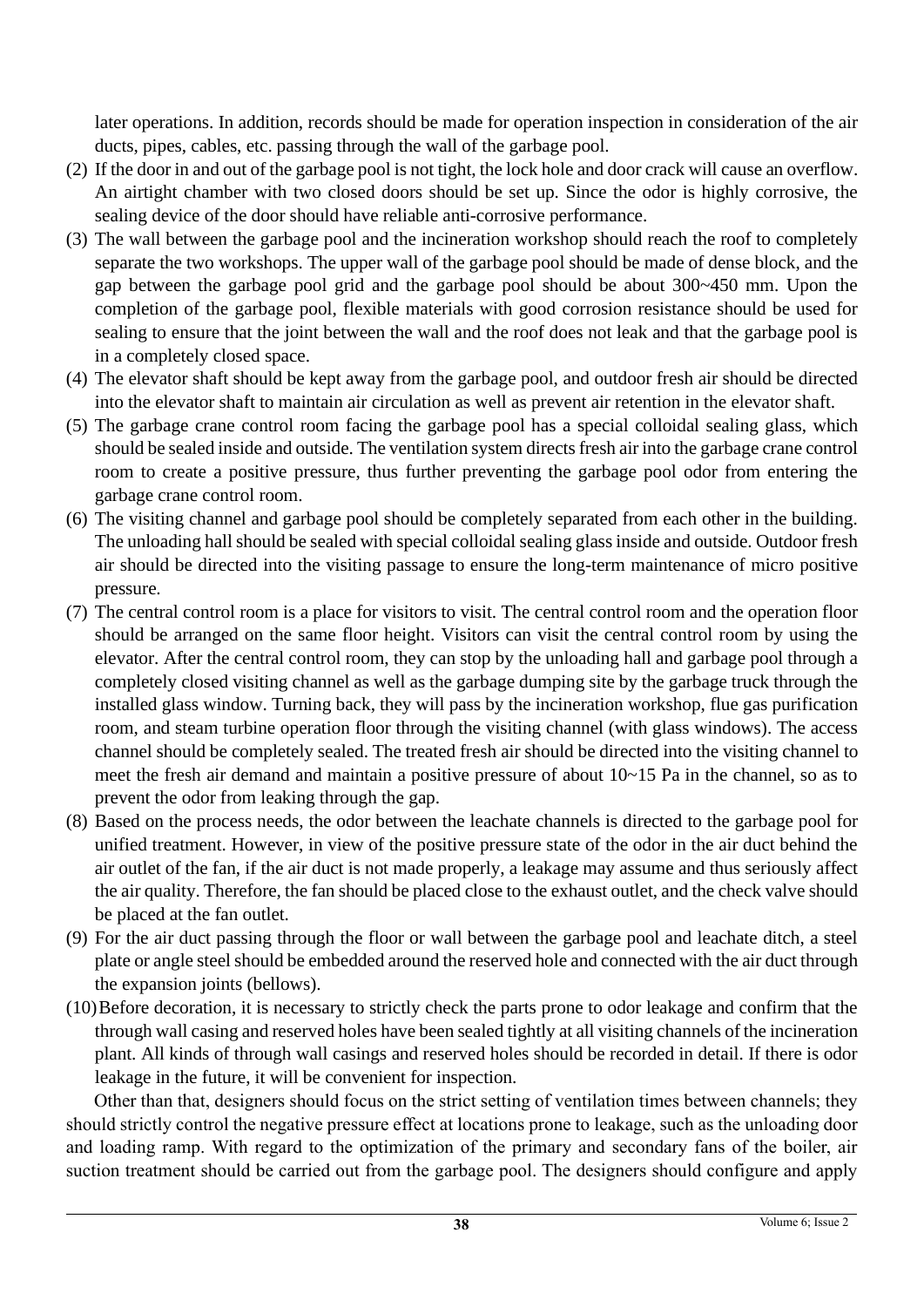an odor treatment device suitable for the current boiler operation state according to the specific configuration quantity and operation time of the boiler. It should be noted that if the suction volume of the boiler cannot meet the requirements of negative pressure deodorization, priority should be given to the use of biological deodorization or chemical washing deodorization devices.

# **4.2. Dust and fog proof ventilation design of slag discharge room**

The high-temperature slag generated during boiler operation can be reasonably discharged after the soaking and cooling treatment by a slag dredger. The treated high-temperature slag is usually discharged into the slag pit. However, it should be noted that when a large amount of slag falls into the slag pit, the generated fog and dust will have a negative impact on the environmental quality of the operation area and the visibility of the operators. In order to prevent production safety accidents, mechanical ventilation must be set in the slag discharge room.

In the specific optimization design process, the designers need to create an exhaust outlet at the upper part of the slag outlet. After being treated by the dust and mist removal device, it can be reasonably discharged into the outdoor environment. In order to reduce the energy consumption from the operation of fans, it is better to select frequency conversion fan. Different from the conventional system, the variable frequency drive can efficiently operate based on the outdoor air temperature. Its operating frequency is controlled by means of phased regulation [5].

# **4.3. Smoke exhaust and ventilation of boiler room and flue gas purification room**

The fundamental purpose of the smoke control system is to provide guarantee for fire safety management as well as evacuation and rescue work. From previous experience, municipal waste incineration power plants cover a relatively large area and have numerous on-site units and equipment. In case of potential fire hazards, these plants will face greater difficulties in terms of personnel evacuation and emergency rescue compared to other buildings.

In order to strengthen the emergency management of potential fire hazards, municipal waste incineration power plants should be equipped with a sufficient number of fire-fighting equipment, such as fire hydrants and mobile fire extinguishers. In addition, there should be fire lanes at the periphery of the main powerhouse. These fire lanes should be designed in a circular way and equipped with an appropriate number of outdoor fire hydrants. It should be noted that for important areas such as the boiler room and steam turbine room at the main powerhouse, the monitoring system should be used by the operators to realize 24-hour uninterrupted monitoring.

In terms of HVAC, the pressurized air supply system should be set up in the front room of the smokeproof staircase, the front room of the fire elevator, and other areas. For enclosed staircase with external windows, external windows or openings with an area of no less than  $1.0 \text{ m}^2$  should be set at the highest part; those with a total area of not less than  $2.0 \text{ m}^2$  should be set every five floors on the outer wall of the staircase, and the layout interval should not be more than three floors.

In the main control building, corridors and rooms that are not equipped with the natural smoke exhaust system require the mechanical smoke exhaust system, and a 280℃ smoke exhaust fire valve should be placed at the inlet of the exhaust fan. The smoke exhaust volume is calculated according to the unit smoke exhaust volume of 60 m<sup>3</sup>/(h·m<sup>2</sup>) and the maximum value of the sum of smoke exhaust volume of any two adjacent smoke control zones in the same fire compartment. In case of fire, the fire control center initiates the normally closed smoke exhaust damper and smoke exhaust fan of the smoke exhaust pipe on that floor. When the flue gas temperature reaches 280℃, the smoke exhaust damper is fused and closed, and its interlocking smoke exhaust fan is closed. It will manually reset after the fire.